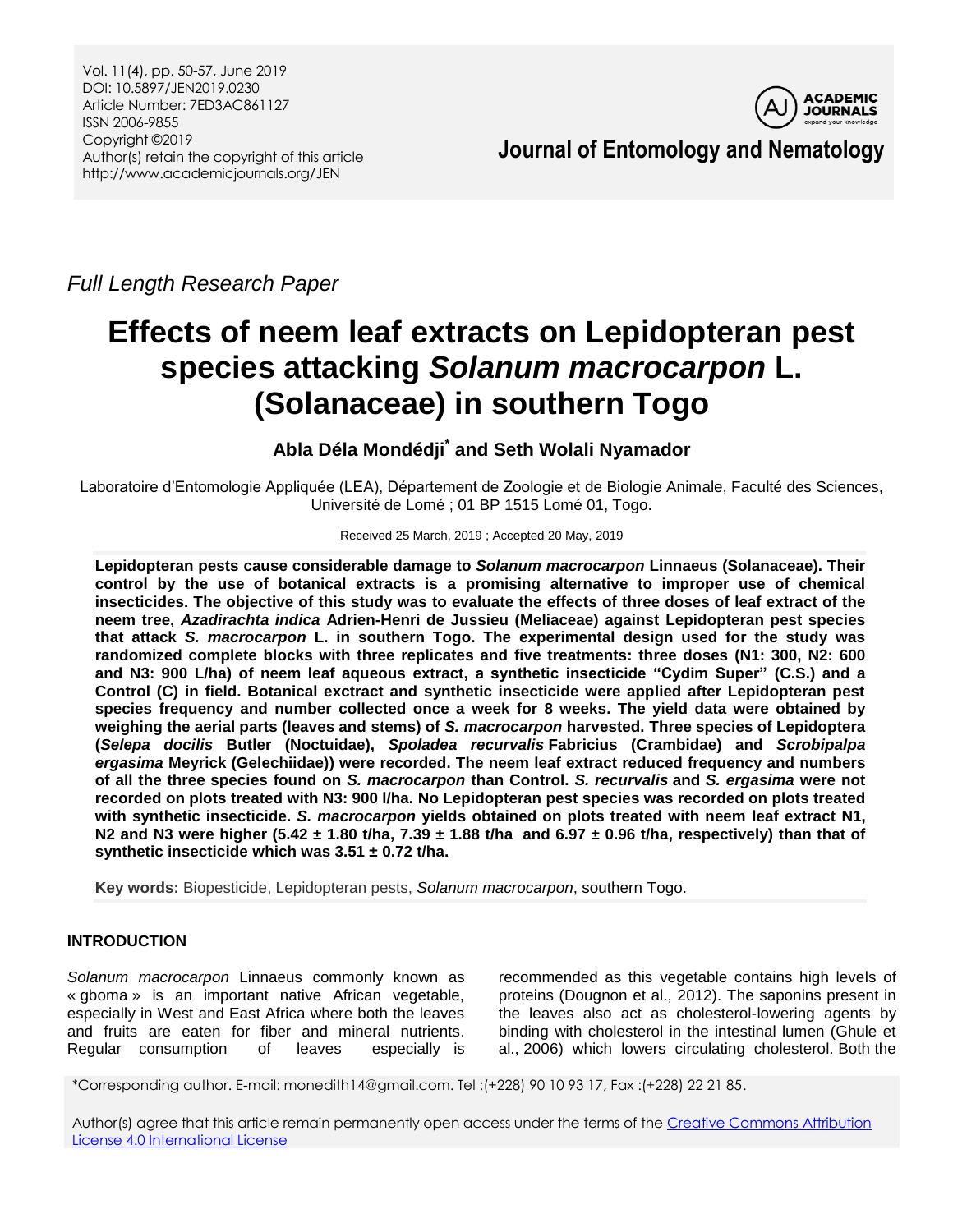leaves and fruits of this vegetable, have a cholesterol lowering effect (Sodipo et al., 2012; Dougnon et al., 2014). In Togo, Kanda et al. (2014) showed that the most represented vegetable families grown by market gardeners are Solanaceae (10 species), Alliaceae (4), Amaranthaceae, Asteraceae, Cucurbitaceae, Lamiaceae and Poaceae (3 species each). Apiaceae, Brassicaceae, Fabaceae and Malvaceae are represented by two species each. All other families are represented by a single species. Among leafy vegetables, *S. macrocarpum* (46%), *Lactuca sativa* Linnaeus (39%), *Corchorus olitorius* Linnaeus (36%) and *Hibiscus sabdariffa* Linnaeus (10%) predominate.

However, vegetable production is constrained by the damage caused by several insect pests (Koba et al., 2007; Agboyi, 2009; Oso and Borisade, 2017). Application of synthetic insecticides remains the most common control strategy against pest damage, even though this practice causes health and environmental problems (Toé et al., 2002; PAN-Africa, 2004; PAN-UK, 2005). Insecticidal properties of neem (*Azadirachta indica* A. Juss, Meliaceae) have been traditionally used in cultural practices for several thousand years (Philogène et al., 2003; Philogène et al., 2008). Neem compounds cause effects ranging from repellency to toxicity against a wide spectrum of insect pests including Orthoptera, Lepidoptera, Coleoptera, Diptera and Hemiptera (Schmutterer, 1990; Isman, 2006; Siddiqui et al., 2009; Degri et al., 2013; Shannag et al., 2014; Mondédji et al., 2016). These biological properties are mediated by different groups of compounds among which limonoids and particularly azadirachtin mainly present in the neem seeds. Those compounds are considered the most active components responsible of both antifeedant and insecticidal effects (Isman, 2006). Meliaceae-based insecticides have low environmental impact because of a rapid degradation in plants and in the soil (Isman, 2006) and low effects on beneficial insects (Charleston et al., 2005a; Defago et al., 2011).

Neem originating from Southeast Asia grows in many countries around the world including Togo (Klu, 2008). Despite two fruiting periods per year by the neem tree, their unavailability throughout the year limits the use of seed-based preparations. Interestingly, numerous active compounds including limonoids have also been found in neem leaves (Siddiqui et al., 2000) and leaf extracts had been shown to exert insecticidal effects against several insect pest species (Brunherotto et al., 2010; Egwurube et al., 2010). The choice of neem was made from literature but more importantly from the traditional practices of local gardeners in Togo. Under this scenario, extract based on neem preparation could be an important new compound for Lepidopteran pest species management on *S. macrocarpon*.

Owing to the high insect pest damage to vegetable crop grown in Togo and the potential of neem leaf-based preparation to control insect populations, our hypothesis

was that neem leaf extract could affect the frequency and number of three Lepidopteran pests which attack *S. macrocarpon* and increase the yield of the vegetable. The objective of this study was therefore to evaluate the effects of *A. indica* leaf extract compared to a chemical insecticide "Cydim Super 388 EC" on the frequency and the number of Lepidopteran pests attacking *S. macrocarpon* and on the yield of this vegetable.

## **MATERIALS AND METHODS**

## **Site and experimental conditions**

The study was carried out in Lomé (southern Togo) with a tropical Guinean climate marked by two rainy seasons (April-July and September-October) separated by two dry seasons (August and November-March). Average monthly temperatures range from 25 to 29°C during the year and the average annual rainfall is around 932 mm. The mean annual relative humidity is about 82% and the photoperiod of (12: 12) h LD.

The study was conducted on Agronomic Experiments Station located at University of Lomé campus (6° 17'N and 1° 21'E) during the rainy season from May to July 2017. This site is dominated by a man-made savanna with exotic plant species such as *A. indica*, *Carica papaya* Linnaeus (Caricaceae), *Hibiscus lunarifolius* Willd. (Malvaceae), *Senna siamea* Lamarck Irwin Barneby (Fabaceae), *Leucaena leucocephala* Lamarck de Wit (Mimosaceae), *Manguifera indica* Linnaeus (Anacarciaceae) and annual and seasonal crops (cassava, maize, cowpea, vegetables).

## **Experimental design and agronomic practices**

The *S. macrocarpon* was grown on plots using randomized balanced complete blocks. Three blocks (B1, B2 and B3) were made (Figure 1). Each block consisted of five elementary plots: one untreated elementary plot served as control (C); one plot treated with chemical insecticide named Cydim Super (C.S.) and three elementary plots treated with different doses of neem leaf extract (N1, N2 and N3). In order to avoid or minimize insecticide drift during the treatments, a distance of 1 m separated elementary plots. Each elementary plot (1.6 m  $\times$  6.8 m) carried four rows of plants with 17 *S*. *macrocarpon* plants per row. The spacing of the plants was 0.4 m within rows and 0.4 m between the rows (Figure 2). The maintenance of the plots was essentially watering, weeding and hoeing. The watering of the plots was done with pipes fitted with a finely drilled piece (head) every day. Weeding and hoeing were done with a hoe and a forked hoe respectively every two weeks.

## **Preparation of botanical extract**

Fresh leaves of neem were collected on the domain of the University of Lomé. Extract was obtained by soaking 1 kg of crushed fresh leaves in 1.5 L of water overnight at 25-30°C. After maceration for 12 h under ambient conditions, the solution was filtered. The filtrate was then applied to the plots.

## **Preparation of chemical insecticide**

The chemical insecticide was prepared by diluting 3.5 ml of Cydim Super in water to obtain 1500 ml of solution. Cydim Super is a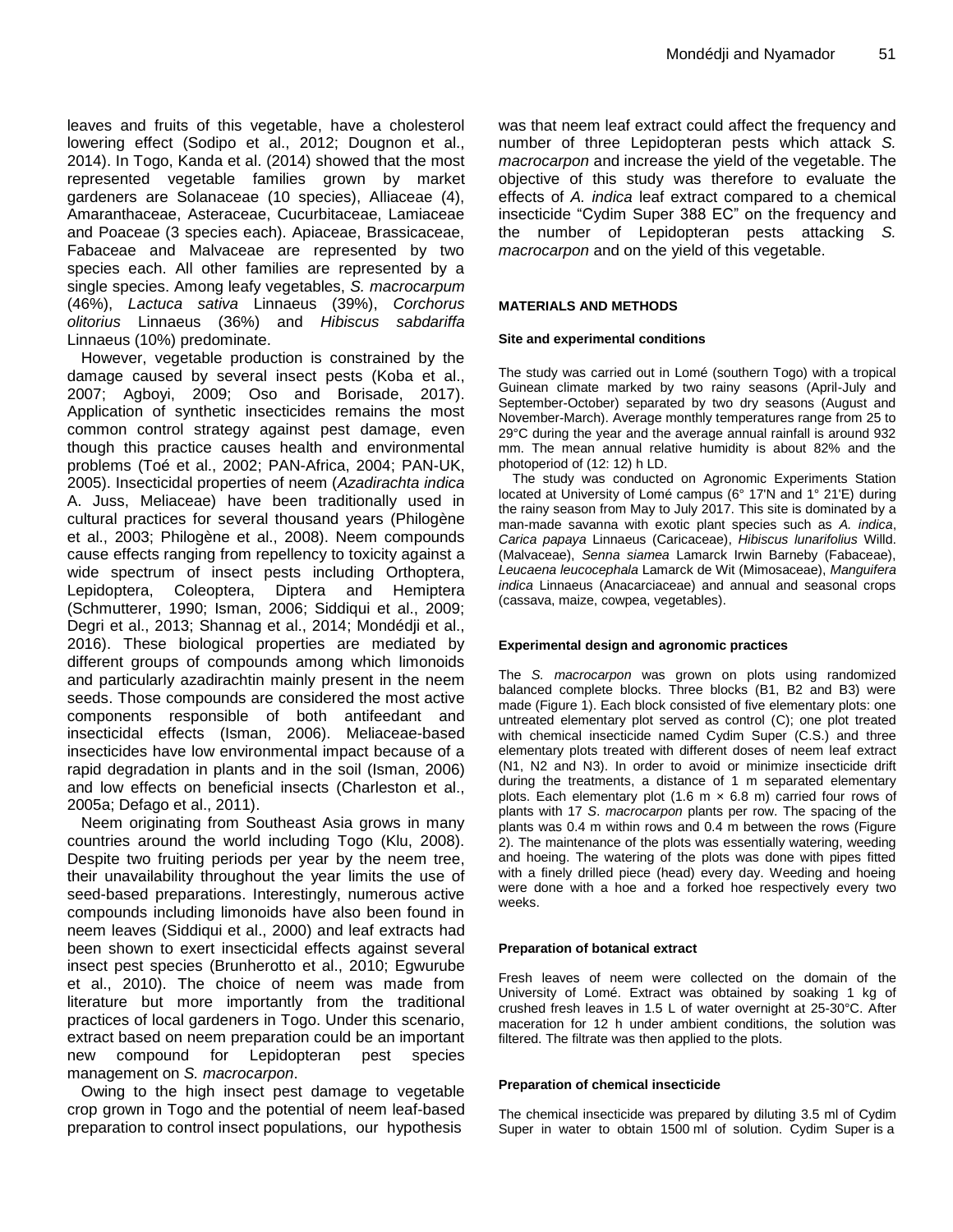

**Figure 1.** Experimental plots arrangement. B: Block; C: Plot untreated (Control); C.S.: plot treated with chemical insecticide (Cydim Super); N1: plot treated with the low dose of the aqueous neem leaf extract; N2: plot treated with the medium dose of the aqueous neem leaf extract; N3: plot treated with the high dose of the aqueous neem leaf extract.



**Figure 2.** Arrangement of *S. macrocarpon* plants on plots (aligned points).

binary insecticide composed of 400 g/L Cypermethrin and 36 g/L Dimethoate.

### **Treatment of plots**

Application of treatments began two weeks after transplanting. The treatments were carried out using ALTIMATE PRO 16 model with maintained pressure backpack sprayer. The treatments of the elementary plots were performed once a week during six weeks period (6 applications in total). The dose of chemical insecticide applied was 1 L of Emulsifiable Concentrate per hectare. The three doses of neem leaf extract (N1: 300, N2: 600 and N3: 900 L/ha) were applied. The control plots were untreated (Table 1).

#### **Evaluation of treatments effects on Lepidopteran pests of** *S. macrocarpon* **plants**

Observations were made the day before each application of treatment in the various *S. macrocarpon* plots (every seven days). The evaluation of a treatment effects was based on 30 plants in the middle of each elementary plot to avoid the bias associated with the

edge effect. The presence or absence of each species of Lepidopteran was recorded during each observation on plots. This made it possible to calculate the frequency of species for each treatment. Results were expressed in terms of frequency  $F =$ (Number of observations in which the species was present / Total number of observations)  $\times$  100.

The number of larvae of each of the Lepidopteran pests found on *S. macrocarpon* plants per plot for each treatment, was recorded to determine the numbers of each species by treatment.

#### **Evaluation of treatments effects on** *S. macrocarpon* **yield**

The yield data were obtained by weighing the aerial parts (leaves and stems) of the 30 plants of *S. macrocarpon* harvested from the two central lines of each plot two weeks after the last application of treatment. Yields were then estimated per hectare.

#### **Statistical analysis**

Statistical analysis was performed using SPSS version 20.0. The comparisons of mean frequencies, numbers and yield were made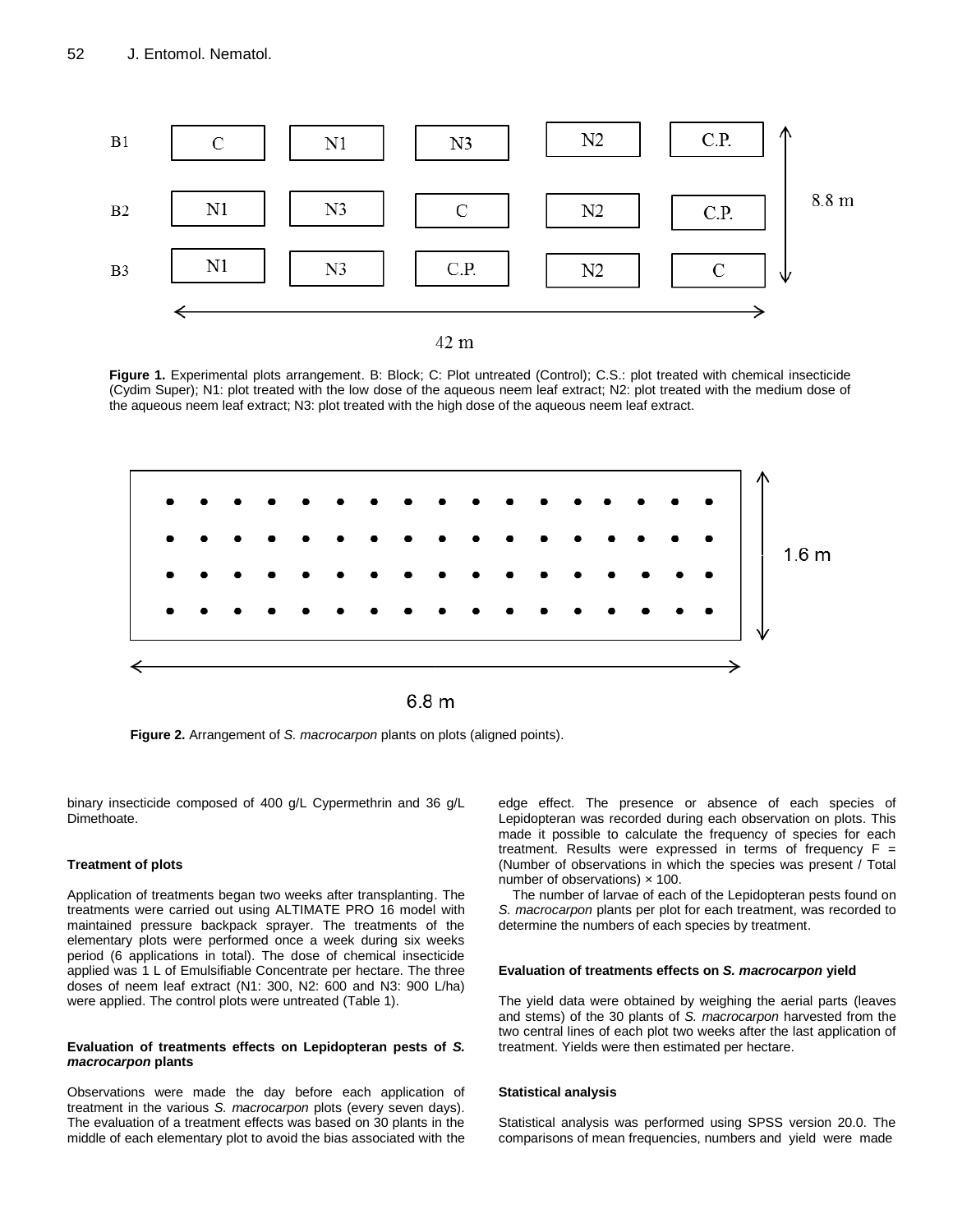| Treatment | Phytosanitary products used             | Doses (L/ha) |
|-----------|-----------------------------------------|--------------|
| С         | No products used (Control)              |              |
| C.S.      | Cydim Super                             | 1 (E.C.)     |
| N1        | Aqueous neem leaf extract (low dose)    | 300          |
| N2        | Aqueous neem leaf extract (medium dose) | 600          |
| N3        | Aqueous neem leaf extract (high dose)   | 900          |

**Table 1.** Doses of extract and applied synthetic pesticide.

E.C. : Emulsifiable Concentrate.



**Figure 3.** Mean frequency (X ± SD) of Lepidopteran larvae (*S. docilis* Butler (Noctuidae), *S. recurvalis* F. (Crambidae) and *S. ergasima* Meyrick (Gelechiidae)) following treatment. Different letters over the columns indicate statistically significant differences ( $F_{(14, 44)} = 14.096$ ; df = 14; p = 0.000), B: Block; C: Plot untreated (Control); C.S.: plot treated with chemical insecticide (Cydim Super); N1: plot treated with the low dose of the aqueous neem leaf extract; N2: plot treated with the medium dose of the aqueous neem leaf extract; N3: plot treated with the high dose of the aqueous neem leaf extract.

using analysis of variance (ANOVA) followed by a Student Newman Keuls (SNK) comparison tests when ANOVA was significant at the 5% level. For yield, data were submitted to LSD comparison tests at the 5% level.

# **RESULTS**

*Selepa docilis* Butler (Noctuidae), *Spoladea recurvalis* F. (Pyralidae) and *Scrobipalpa ergasima* Meyrick (Gelechiidae) were the Lepidopteran pests recorded on *S. macrocarpon*.

# **Effects of neem leaf extracts on the frequency of Lepidopteran pests of** *S. macrocarpon* **plants**

Figure 3 shows that the mean frequency of different

species of Lepidopteran was from 0 to 66.67% all treatments combined. The low dose of neem extract (N1) did not reduce the frequency of *S. docilis* (66.67%) compared to that obtained on the control (C) (55.56  $\pm$ 19.25%). However, the frequencies were lower (33.33  $\pm$ 16.67% and 25.0  $\pm$  8.33%) on plots treated with the medium (N2) and the high (N3) doses of neem extract respectively. *S. recurvalis* was less frequent than *S. docilis* in general. Its frequency was 33.34 ± 28.87% on the control (C) and 16.67% at the level of plots treated with the low (N1) and the medium (N2) doses of neem extract. *S. recurvalis* was not present on plots treated with the high dose of neem extract (N3). *S. ergasima* was present only on the control (C). Its frequency was 41.67  $\pm$ 8.33. The three species of Lepidopteran were absent on the plots treated with the synthetic insecticide (C.S.). The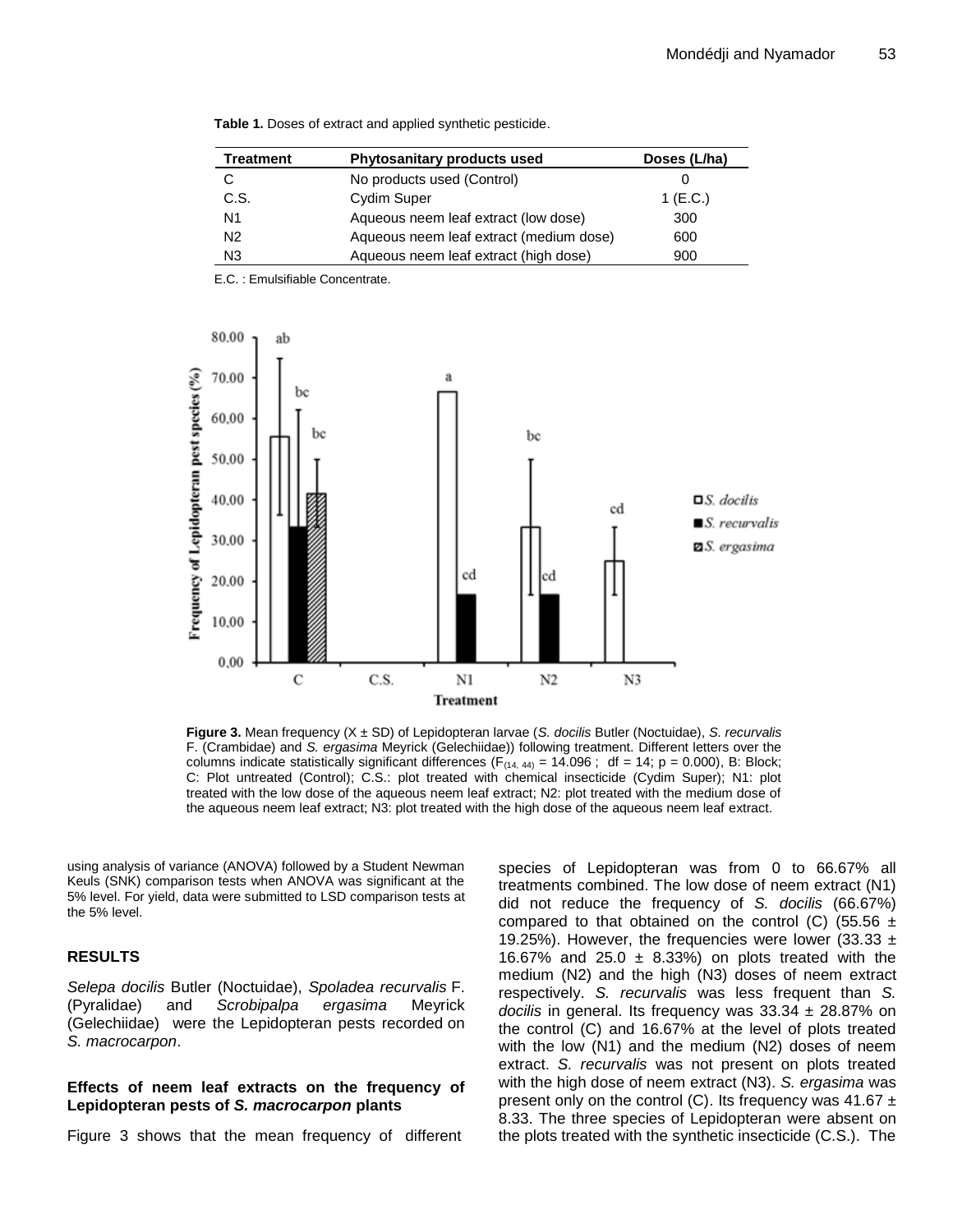

**Figure 4.** Mean numbers (X ± SD) of Lepidopteran larvae (*S. docilis* Butler (Noctuidae), *S. recurvalis* F. (Crambidae) and *S. ergasima* Meyrick (Gelechiidae)) per *S. macrocarpon* plant following treatment. Different letters over the columns indicate statistically significant differences  $(F_{(14, 44)} = 21.829$ ; df = 14; p = 0.000), B: Block; C: Plot untreated (Control); C.S.: plot treated with chemical insecticide (Cydim Super); N1: plot treated with the low dose of the aqueous neem leaf extract; N2: plot treated with the medium dose of the aqueous neem leaf extract; N3: plot treated with the high dose of the aqueous neem leaf extract.

neem extract and especially the high dose allowed to obtain a low frequency or outright absence of the three species of Lepidopteran  $(F(14, 44) = 14.096; P = 0)$ .

# **Effects of neem leaf extracts on the number of Lepidopteran pests of** *S. macrocarpon*

Figure 4 shows that the mean number of *S. docilis* was  $5.15 \pm 1.57$  larvae (caterpillars) / plant on Control plots (C). The numbers of *S. docilis* were 4.80 ± 1.80; 0.67 ± 0.33 and 0.44  $\pm$  0.33 larvae / plant on the plots treated with low (N1), medium (N2) and high (N3) doses of neem leaf extract, respectively. Those of *S. recurvalis* were  $0.29 \pm 0.13$  larvae / plant on Control plots (C); 0.11 and  $0.16 \pm 0.05$  larvae / plant on the plots treated with low (N1) and medium (N2) doses of neem extract, respectively. No larva of *S. recurvalis* was found on plots treated with high dose of neem extract (N3). The number of *S. ergasima* was 0.41 ± 0.27 larvae / plant only on Control (C). No larva of *S. docilis*, *S. recurvalis* or *S. ergasima* was found on plots treated with synthetic insecticide (C.S.). Medium (N2) and high (N3) doses of neem leaf extract significantly control the number of different Lepidopteran pests species larvae on *S. macrocarpon* plant compared to Control (C) ( $F_{(14; 44)}$  = 21.829;  $P = 0$ ). But synthetic insecticide Cydim Super

(C.S.) has better control the number of Lepidopteran pest species larvae on *S. macrocarpon* than the neem leaf extracts.

# **Effects of treatments on the yield of** *S. macrocarpon*

The mean yield of *S. macrocarpon* leaves and stems varied according to treatment. The mean yield of Control plots was  $(5.33 \pm 1.78 \text{ t/ha})$ . Those of plots treated with synthetic insecticide (C.S.), the low (N1), medium (N2) and high (N3) doses of neem leaf extract were  $3.51 \pm$ 0.72 t/ha; 5.42  $\pm$  1.80 t/ha; 7.39  $\pm$  1.88 t/ha and 6.97  $\pm$ 0.96 t/ha, respectivly  $(F_{(4; 14)} = 3.111; P = 0.066)$  (Figure 5). A comparison of the mean yield obtained on plots treated with synthetic insecticide (C.S.) with yields obtained on the plots treated with the medium (N2) and high (N3) doses of neem extract using LSD test, showed significant differences  $(P = 0.01$  and  $P = 0.019$ , respectively).

# **DISCUSSION**

In this study, three species of Lepidopteran pests *S. docilis* Butler, *S. recurvalis* F. and *S. ergasima* Meyrick were recorded on *S. macrocarpon* in the field. Those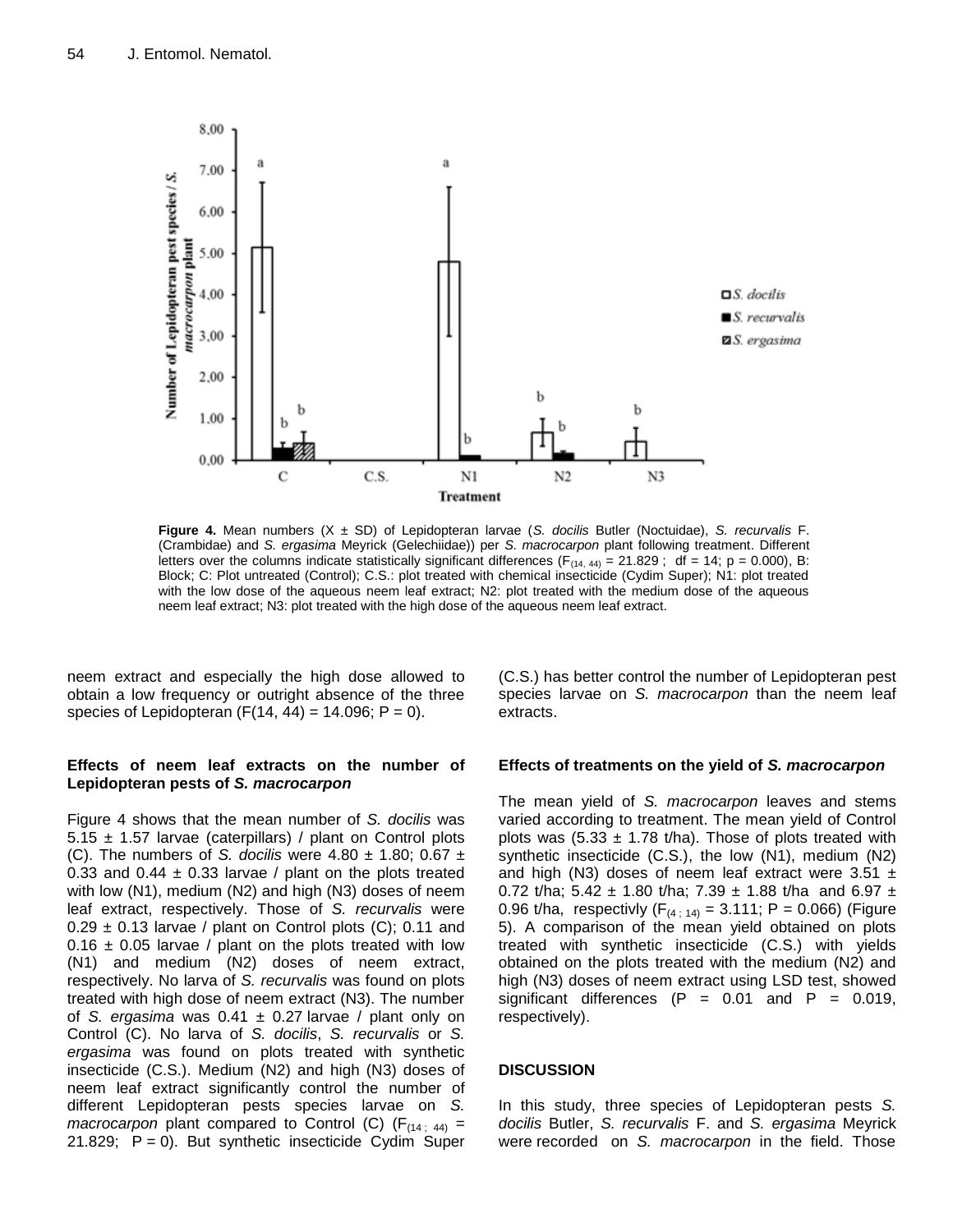

**Figure 5.** Mean yield  $(X \pm SD)$  of *S. macrocarpon* following treatment. Columns with different numbers of asterisk over indicate statistically significant differences with LSD test  $(F_{(4, 14)} = 3.111$ ; df = 4; C.S.≠ N2 : P = 0.010; C.S. ≠ N3 : P = 0.019), B: Block; C: Plot untreated (Control); C.S.: plot treated with chemical insecticide (Cydim Super); N1: plot treated with the low dose of the aqueous neem leaf extract; N2: plot treated with the medium dose of the aqueous neem leaf extract; N3: plot treated with the high dose of the aqueous neem leaf extract.

Lepidopteran pests have been encountered or recorded among important insect pests that caused damage to egg plants *Solanum* spp or other african indigenous vegetables like *Amaranthus* spp (Koba et al., 2007; Omburo, 2016; Oso and Borisade, 2017). Among the three species, *S. docilis* was the most representative in terms of frequency and numbers followed by *S. recurvalis* and then *S. ergasima*.

The different treatments and doses of neem leaf extract influenced the frequency and numbers of the three Lepidopteran pests on the vegetable crop. The Control plots were more attacked by these different kinds of Lepidopteran pests throughout the study period compared to the plots that were treated with the different doses of neem leaf extract and the synthetic insecticide. Research results showed the vulnerability of Control plots to insect pests (Horna and Gruère, 2006). The neem leaf extract tested was a total extract which contained the following families of compound: athraquinones, tannins, triterpenes, coumarins and flavonoids (Lagnika, unpubl.). Some of these chemical substances present in the neem leaf extract might have prevented the insects from feeding on the leaves. The neem tree (*A. indica* A. Juss) is known to be an important source of triterpenoids (Afshan, 2002; Siddiqui et al., 2004). According to

Gisbert et al. (2006), neem plants also contain salannin which makes the plant unpalatable and therefore, discourages being fed on by insects. The presence of triterpenoids and salannin in the neem leaf extract might have acted as an antifeedant and therefore repelled the insects from feeding on the leaves of *S. macrocarpon* treated with the extracts. Neem seeds oil extracts, water and ethanolic neem leaf extracts are known to inhibit the growth of various insects species (Charleston et al., 2005b; Aggarwal and Brar, 2006; Egwurube et al., 2010; Shannag et al., 2014; Mondédji et al., 2015). Amtul (2014) reported that *A. indica* derived compounds inhibit digestive alpha-amylase in insect pests. Thus, *A. indica* extracts are potential bio-pesticides in insect pest management.

The effect of different treatments and doses of neem leaf extract also influenced the yield of the *S. macrocarpon*. The plants sprayed with the neem leaf extract grew taller than those sprayed with synthetic insecticide Cydim Super. This indicated that the yield was affected by the active ingredient in the neem leaf extract called meliantriol which prevented insect infestation of the plant and allowed *S. macrocarpon* plants to grow in height and to produce more leaves. The mean weight values of plants sprayed with the medium and the hight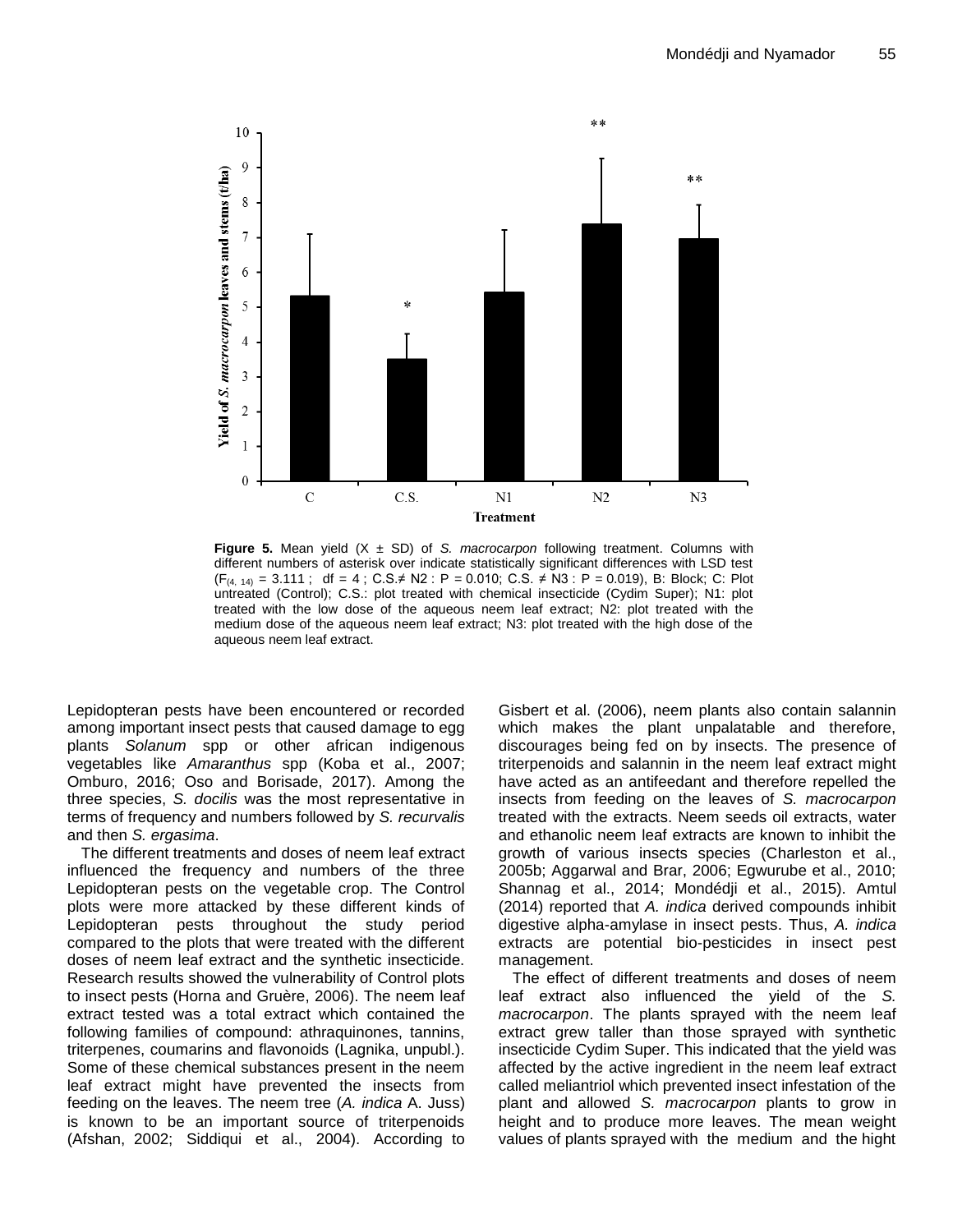doses of the extract were higher than those plants sprayed with the synthetic insecticide. There was a significant difference among the treatments ( $P < 0.05$ ) with LSD test post hoc between yields obtained on plots treated with the synthetic insecticide and those treated with the medium and the hight doses of neem leaves extract. Agbenin et al. (2005) reported that azadirachtin and/or neem extracts enhanced plant growth, and increased the yield in different crops including garden egg. The *S. docilis* is a defoliating caterpillar that gnaws at the leaf blades, leaving only the vein. The larvae of *S. recurvalis* skeletonize the leaves before rolling them to provide shelter during pupation. Flower bud *S. ergasima* caterpillar occurs on leaves, flowers and fruit of crop plants. It damages flowers and young fruits of eggplants. Thus, despite their fairly frequency and higher numbers on control plots, these Lepidopteran did not reduce yields on the latter. However, they could reduce the market value of the vegetable because of the galleries left on *S. macrocarpon* leaves reduced to veins by *S. docilis*, and the presence of *S. recurvalis* and *S. ergasima* larvae in *S. macrocarpon* leaves folded by them.

# **Conclusion**

Three Lepidopteran pest species (*S. docilis*, *S. recurvalis* and *S. ergasima*) were found on *S. macrocarpon*. Treatments have effects on the three Lepidopteran pests. Neem extract in general and the high dose in particular reduced the frequency and the number of the Lepidopteran larvae on *S. macrocarpon.* The effectiveness of different doses of neem leaf extract revealed that the high dose of neem leaf extract was better than other doses of the extract. Although neem extract failed to kill all the Lepidopteran pests found on *S. macrocarpon* like synthetic insecticide, the use of neem leaf extract is an eco-friendly management method. The neem extract produced better yield than synthetic insecticide.

# **CONFLICT OF INTERESTS**

The authors have not declared any conflict of interests.

# **ACKNOWLEDGMENT**

The authors are grateful to Mr Roger for his technical support in carrying out this work.

# **REFERENCES**

- Afshan F (2002). Studies on the chemical constituents of the leaves of Azadirachta indica (Neem). Thesis, University of Karachi, Pakistan, 184 p.
- Agbenin NO, Emechebe AM, Marley PS, Akpa AD (2005). Evaluation

of nematicidal action of some botanicals on Meloidogyne incognita in vivo and in vitro. Journal of Agriculture and Rural Development in the Tropics and Subtropics 106(1):29-39.

- Agboyi LKBA (2009). Vulnérabilité des agroécosystèmes maraîchers du Togo et essai de biocontrôle de deux ravageurs *Brevicoryne brassicae* et *Plutella xylostella* sur le chou à l'aide de *Beauveria bassiana* 5653 et de l'extrait aqueux d'amandes de graines de neem (Azadirachta indica A. Juss). Mémoire de D.E.A., Université de Lomé, Lomé-Togo, 61p.
- Aggarwal N, Brar DS (2006). Effects of different neem preparations in comparison to synthetic insecticides on the whitefly parasitoid *Encarsia sophia* (Hymenoptera: Aphelinidae) and the predator *Chrysoperla carnea* (Neuroptera: Crysopidae) on cotton under laboratory conditions. Journal of Pest Science 79:201-207.
- Amtul JS (2014). *Azadirachta indica* derived compounds as inhibitors of digestive alpha-amylase in insect pests; Potential bio-pesticides in insect pest management. European Journal of Experimental Biology 4(1):259-264.
- Brunherotto R, Vendramim JD, Oriani MAD (2010). Effects of tomato genotypes and aqueous extracts of *Melia azedarach* leaves and *Azadirachta indica* seeds on *Tuta absoluta* (Meyrick) (Lepidoptera: Gelechiidae). Neotropical Entomology 39:784-791.
- Charleston DS, Kfir R, Dicke M, Vet LEM (2005a). Impact of botanical pesticides derived from *Melia azedarach* and *Azadirachta indica* on the biology of two parasitoid species of the diamond back moth. Biological Control 33(2):131-142.
- Charleston DS, Kfir R, Vet L, Dicke M (2005b). Behavioural responses of diamondback moth *Plutella xylostella* (Lepidoptera: Plutellidae) to extracts derived from *Melia azedarach* and *Azadirachta indica*. Bulletin of Entomological Research 95:457-465.
- Defago MT, Dumon A, Avalos DS, Palacios SM, Valladares G (2011). Effects of *Melia azedarach* extract on *Cotesia ayerza*, parasitoid of the alfalfa defoliator *Colias lesbia*. Biological Control 57:75-78.
- Degri MM, Mailafiya DM, Wabekwa JW (2013). Efficacy of aqueous leaf extracts and synthetic insecticide on pod-sucking bugs infestation of cowpea (*Vigna unguiculata* (L.) Walp) in the Guinea Savanna Region of Nigeria. Advanced in Entomology 1(2):10-14.
- Dougnon TV, Bankolé HS, Johnson RC, Klotoé JR, Dougnon G, Gbaguidi F, Assogba F, Gbénou J, Sahidou S, Atègbo J-M, Rihn BH, Loko F, Boko M, Edorh AP (2012). Phytochemical, nutritional and toxicological analyses of leaves and fruits of *Solanum macrocarpon* Linn (Solanaceae) in Cotonou (Benin). Food and Nutrition Sciences 3:1595-1603.
- Dougnon TV, Bankolé HS, Klotoé JR, Sènou M, Fah L, Koudokpon H, Akpovi C, Dougnon TJ, Addo P, Loko F, Boko M (2014). Treatment of hypercholesterolemia: screening of *Solanum macrocarpon* Linn (Solanaceae) as a medicinal plant in Benin. Avicenna Journal of Phytomedicine 4(3):160-169.
- Egwurube E, Magaji BT, Lawal Z (2010). Laboratory evaluation of neem (*Azadirachta indica*) seed and leaf powders for the control of khapra beetle, *Trogoderma granarium* (Coleoptera: Dermestidae) infesting groundnut. International Journal of Agriculture and Biology 12:638- 640.
- Ghule BV, Ghante MH, Saoji AN, Yeole PG (2006). Hypolipidemic and antihyperlipidemic effects of *Lagenaria siceraria* (Mol.) fruit extracts. Indian Journal of Experimental Biology 4:905-909.
- Gisbert C, Prohens J, Nuez F (2006). Efficient regeneration in two potential new crops for subtropical climates, the scarlet (*Solanum aethiopicum*) and gboma (*S.marcrcarpon*) eggplants. New Zealand Journal of Crop and Horticulture Science 34:55-62.
- Horna JD, Gruère G (2006). Marketing Underutilized Crops for Biodiversity: The case of the African Garden Egg (Solanum aethiopicum) in Ghana 8th International BIOECON Conference, 29- 30 August 2006, Kings College Cambridge. Available at: https://www.biodiversityinternational.org
- Isman MB (2006). Botanical insecticides, deterrents, and repellents in modern agriculture and an increasingly regulated world. Annual Review of Entomology 51:45-66.
- Kanda M, Akpavi S, Wala K, Djaneye-Boundjou G, Akpagana K (2014). Diversité des espèces cultivées et contraintes à la production en agriculture maraîchère au Togo. International Journal of Biological and Chemical Sciences 8(1):115-127.